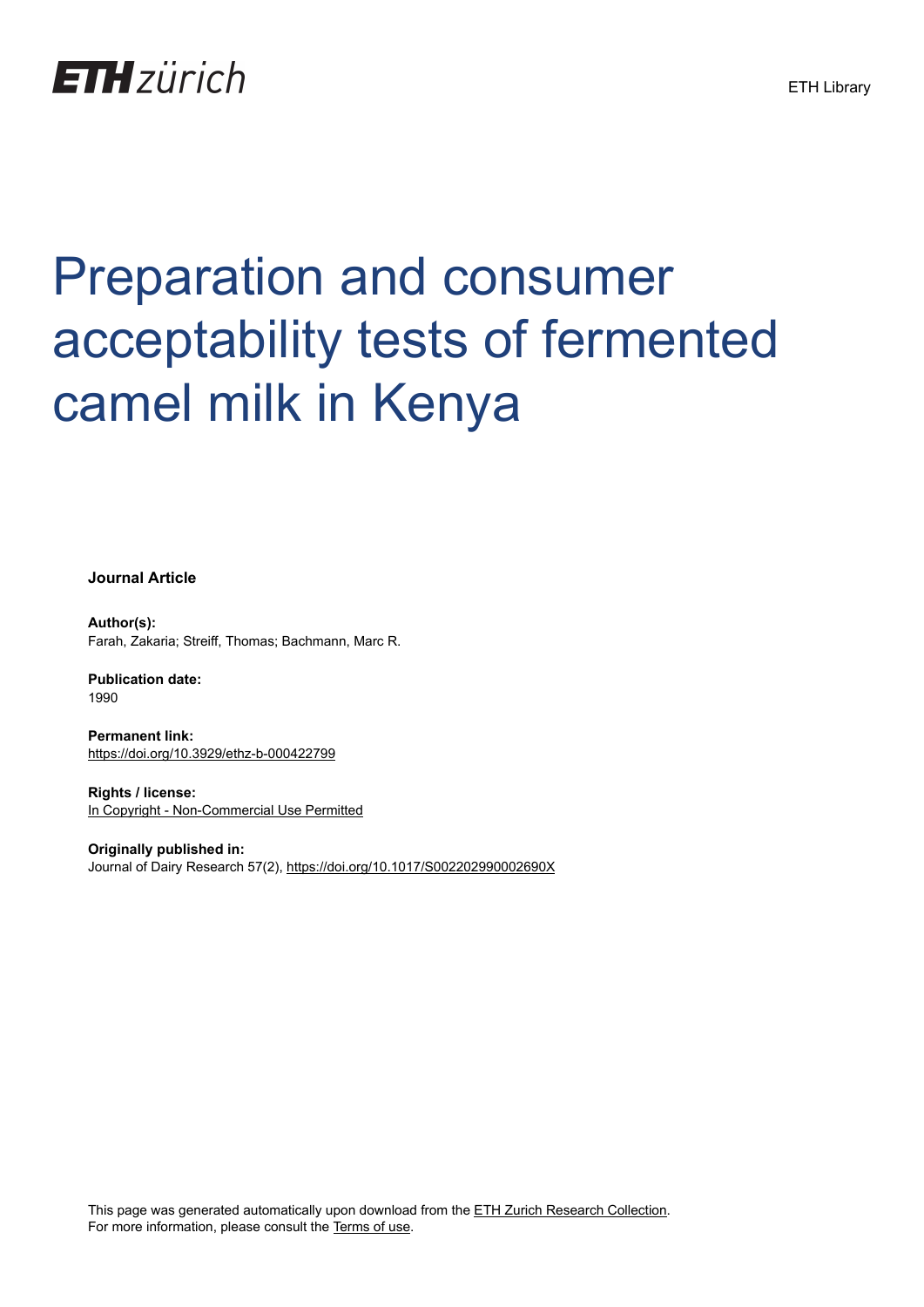## SHORT COMMUNICATION

### Preparation and consumer acceptability tests of fermented camel milk in Kenya

BY ZAKARIA FARAH, THOMAS STREIFF AND MARC R. BACHMANN

*Laboratory of Dairy Science, Swiss Federal Institute of Technology, ETH-Zentrum, CH-8092 Zurich, Switzerland*

*[Received 3 April 1989 and accepted for publication 16 October 1989)*

There are estimated to be 600000 camels *(Camelus dromedarius)* in Kenya (Wandera, 1985). Almost 80% of these are kept by pastoral tribes living in arid areas in eastern and north-eastern parts of the country. In these regions, camels are important dairy animals. A camel in north-east Kenya can be expected to yield about 4 kg milk daily as compared with 05-15 kg for a cow in the same area. Most of the camel milk is consumed in the form of fermented milk. The milk is allowed to ferment naturally at ambient temperature and without prior heat treatment until it turns sour. The resulting fermented camel milk is known as Susa. Due to the spontaneous nature of the fermentation, this traditional method results in a product with varying taste and flavour and is often of poor hygienic quality. In addition, because of the limited scale of production, the product can be sold only in the immediate vicinity of the herd. For production of fermented milk under controlled conditions, thermophilic or mesophilic lactic acid cultures are normally used. In warm countries, mesophilic lactic cultured milk offers some advantages, as it can be incubated at ambient temperature (20-30 °C) and the fermentation stops at  $1-1.2\%$ lactic acid, eliminating the need for cooling to stop further souring as occurs in the case of yoghurt (Kurwijila, 1980).

Considering these advantages, Kurwijila (1980) developed, in Kenya, fermented cows' milk using mesophilic lactic cultures. Tests conducted with adult Kenyans showed high consumer acceptability.

The present investigation was undertaken in Garissa, a north-eastern province town of Kenya, where a majority of the population subsists almost entirely on camel milk. The objective of this study was to develop fermented camel milk using mesophilic lactic culture and to test the acceptability of the product in comparison with the traditional fermented camel milk.

#### EXPERIMENTAL

#### *Milk samples*

Fresh camel milk was obtained from herds owned by nomads around the town of Garissa.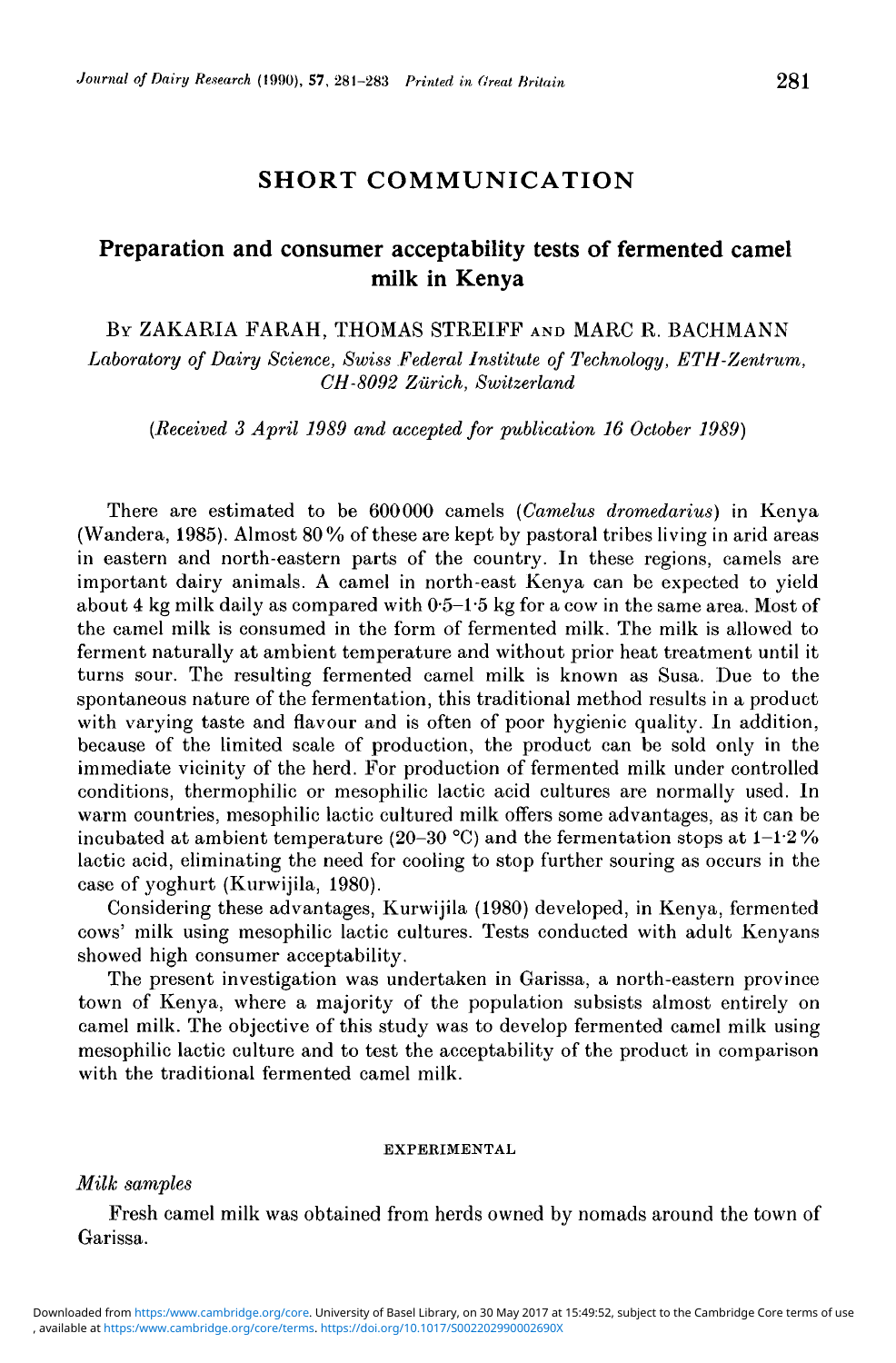#### *Cultures*

Multiple strain, mixed type, lyophilized, mesophilic lactic cultures, O-CH:143 (homofermentative) and B-CH:40 (heterofermentative) were obtained from Chr. Hansen's Laboratorium, Denmark.

#### *Preparation of fermented milk*

Two 10-1 churns of fresh whole camel milk were placed in a container filled with water and heated until the milk attained 85 °C. This temperature was maintained for 30 min. After cooling in a water bath to ambient temperature, each milk churn was inoculated with 2 % of a 24 h culture and incubated at a room temperature of 27 °C for 24 h.

#### *Chemical analysis*

For each milk the following parameters were determined; acidity by titration expressed in Soxhlet-Henkel degrees (° SH), fat by the Gerber method, total solids by calculation after Fleischmann (1896) from the values of fat content, and specific gravity using a lactometer. The same determinations were also made with the traditionally fermented camel milk, Susa, from the local market.

#### *Sensory evaluation*

In the sensory tests, the two fermented camel milk samples were compared with a traditionally fermented camel milk, Susa. Two groups of people were selected for the sensory evaluation. Group A consisted of 13 Somali nomads with no formal education. All claimed to consume Susa regularly. Group B consisted of nine Somalis and three Canadians. They all worked as senior officers in the Provincial and District Administrations. Seven of the group reported consuming Susa regularly and five only occasionally.

As the panellists had no previous experience of testing products, the rating test was simplified and limited in respect of consumer preference. Each person was asked to taste the three coded samples and score each product for preference on a threepoint scale ranging from ' most preferred ' (preference score = 1) to ' least preferred ' (preference  $\text{score} = 3$ ). The instructions were given orally in both the Somali and English languages. The panellists were told that they were testing camel milk, but the identities of the individual samples were revealed only after the tests were completed.

#### RESULTS AND DISCUSSION

Compared with cows' milk, the consistency of fermented camel milk is thin. After fermentation a precipitate in the form of floes was formed rather than a coagulum. In a preliminary experiment an attempt was made to improve the consistency by the addition of cows' milk powder. However, this had to be omitted in the final experiments, as sensory evaluation and conversation with consumers of camel milk revealed that mixing camel with cows' milk affected the typical camel milk taste and was undesired.

Results of chemical and sensory analysis are presented in Table 1. The values of total solids and fat content were the same in all the samples. Homofermentative culture O-CH: 143 showed less titratable acidity. Fermented milk made with mesophilic lactic cultures was clearly preferred by both groups. Within the two